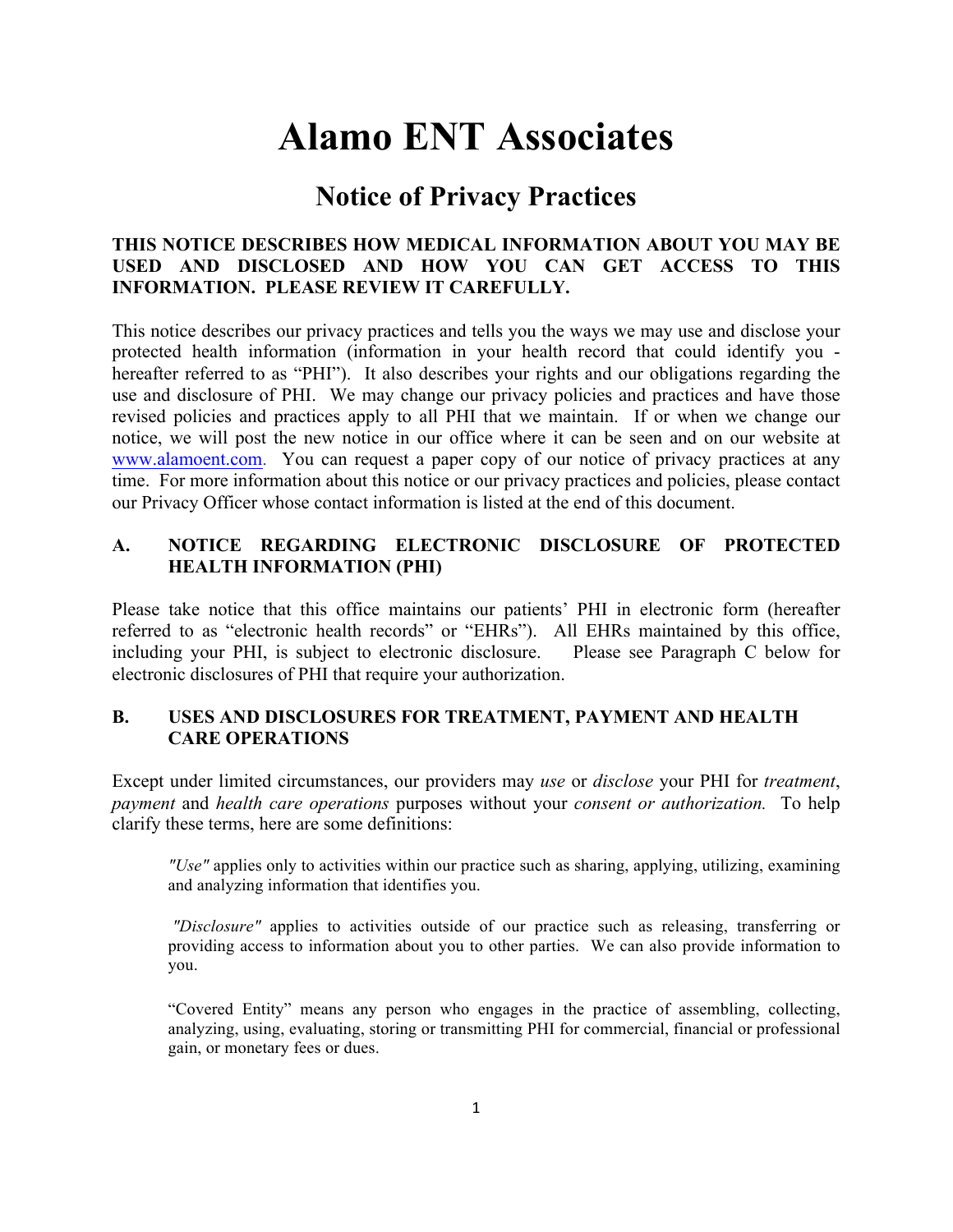"*Business Associate*" means any person or organization that creates, receives, maintains or transmits PHI on our behalf. There are some instances in which we contract with business associates to provide our office with certain services. Examples include maintenance and service contracts for x-ray equipment and laboratory analyzers or software support for our computer and billing systems. When these services are contracted, we may have a need to disclose your PHI to our business associates so that they can perform the job we have asked them to do. To protect your PHI, however, we require the business associates to appropriately safeguard your information.

**Treatment:** We are permitted to use and disclose your PHI to those involved in your treatment without your authorization except when such use and disclosure of your PHI is for marketing purposes. One example of treatment would be when we request that your primary care physician share your medical information with us. Likewise, we may provide your primary care physician with information about your particular condition so that he or she can appropriately treat you for other medical conditions, if any. Another example is when we contact you to provide appointment reminders that do not result in our receipt of any financial remuneration (compensation) either in writing or by telephone (by talking to you personally or leaving messages on your answering machine or voice mail).

**Payment:** We are permitted to use and disclose your PHI to bill and collect payment for the services we provide to you. Examples of payment are when we disclose your PHI to your health insurer to obtain reimbursement for your health care or to determine eligibility coverage.

**Health Care Operations:** Except under limited circumstances, we are permitted to use and disclose your PHI for the purposes of health care operations without your authorization except when such uses and disclosures are for marketing purposes. Health Care Operations are activities that relate to the performance and operation of our practice and ensure that quality care is delivered. Examples of health care operations are the performance of quality assessment and improvement activities, business-related matters such as audits and administrative services and case management and care coordination. Persons participating in such processes will review billing and medical files to ensure we maintain our compliance with regulations and the law.

**Sale of PHI:** Under Texas law, we may not disclose your PHI to any other person in exchange for direct or indirect remuneration unless such disclosure is made to another covered entity for purposes of treatment or payment, or as otherwise authorized or required by state or federal law. In such instances, the remuneration we can receive for such disclosures may not exceed our reasonable costs for preparing or transmitting the PHI.

#### **B. USES AND DISCLOSURES REQUIRING AUTHORIZATION**

We may use or disclose your PHI for purposes outside of treatment, payment and health care operations when your authorization is obtained, and your authorization will also be obtained when your PHI is used for treatment and healthcare operations for marketing purposes. An *"authorization"* is written permission above and beyond the general consent that permits only specific disclosures. In those instances when we are asked for information for purposes outside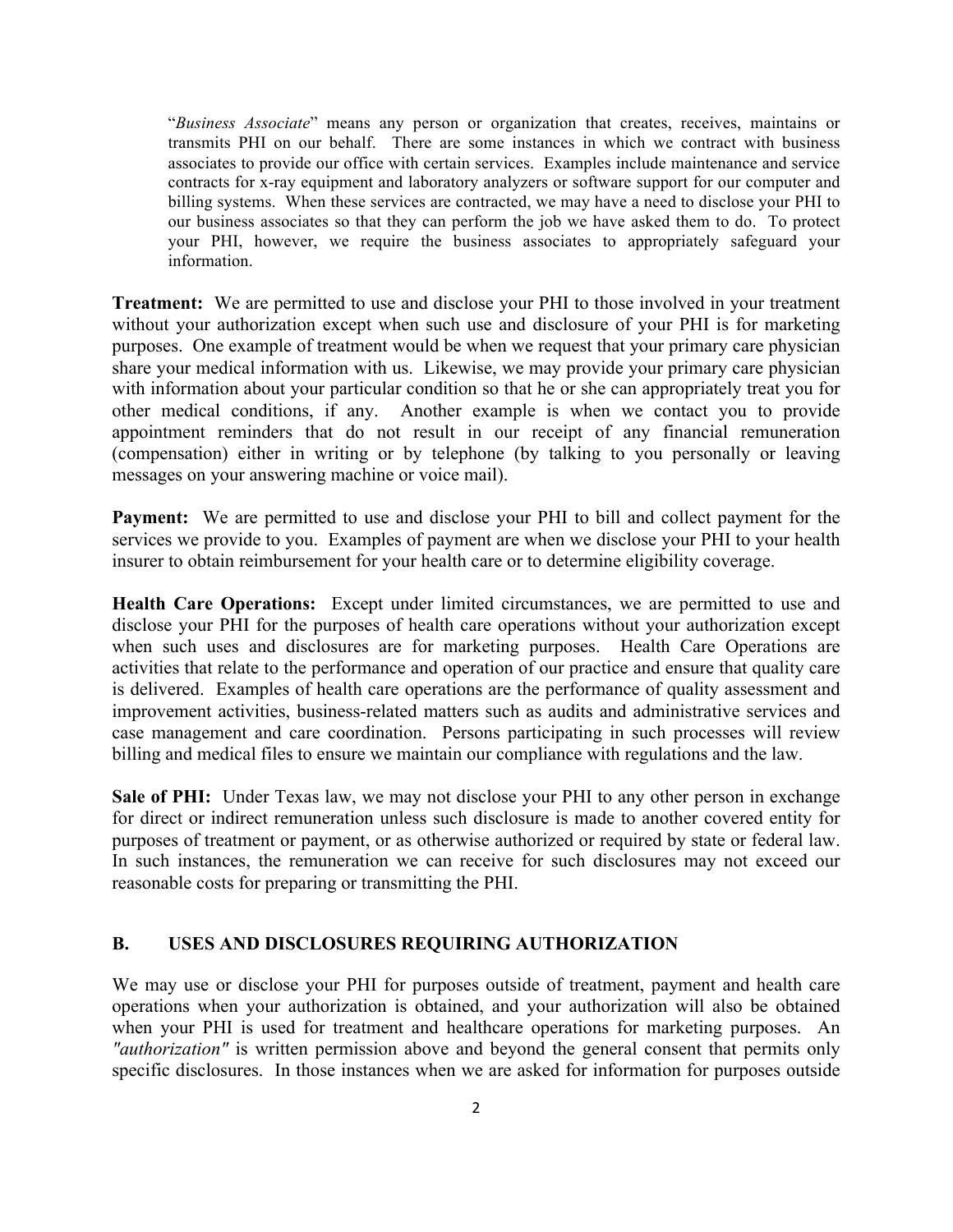of treatment, payment and health care operations and in the limited instances in which your PHI is used or disclosed for treatment and health care operations for marketing purposes, we will obtain an authorization before releasing this information. Further, to the extent practicable, we will limit the use and disclosure of your PHI to the minimum necessary to accomplish the intended purpose of such use, disclosure or request.

**Marketing:** We will not use or disclose your PHI for marketing purposes without your authorization. "*Marketing"* means to make a communication about a product or service that encourages you to purchase or use it for which we receive financial remuneration from a third party. We are permitted to use or disclose your PHI for marketing purposes without your authorization if (1) such disclosure is made during a face-to-face communication between you and someone in our office (2) the communication concerns a promotional gift of nominal value provided by our office, (3) the communication involves a refill reminder for which we receive financial remuneration in a reasonable amount in exchange for the communication, (4) the communication pertains to a drug or biologic you are currently taking, (5) the communication promotes health in general and does not promote a product or service, (6) the communication concerns a government-sponsored program and (7) the communication is made for treatment and healthcare operations purposes for which we do not receive remuneration for making the communication.

In those instances in which a marketing use or disclosure requires your authorization, we will advise you if we will receive direct or indirect remuneration from a third party for the marketing of your PHI.

**Electronic Disclosure of PHI:** Except under limited circumstances, we will not electronically disclose your PHI to any person without obtaining your authorization, or the authorization of your legally authorized representative, for each disclosure of your PHI. Your authorization for electronic disclosures of your PHI may be provided in written or electronic form or verbally if it is documented in writing by this office. An authorization for the electronic disclosure of PHI is not required if the disclosure is made to another covered entity for the purpose of treatment, payment, health care operations or for performing an insurance or health maintenance organization function or as otherwise authorized or required by Texas or federal law.

Other uses and disclosures not described in our Notice of Privacy Practices will be made only with your authorization. You may revoke an authorization at any time provided that it is in writing and we have not already relied on the authorization.

#### **C. USES AND DISCLOSURES THAT DO NOT REQUIRE CONSENT OR AUTHORIZATION**

We may also use or disclose your PHI without your consent or authorization in the following circumstances except as otherwise prohibited by law: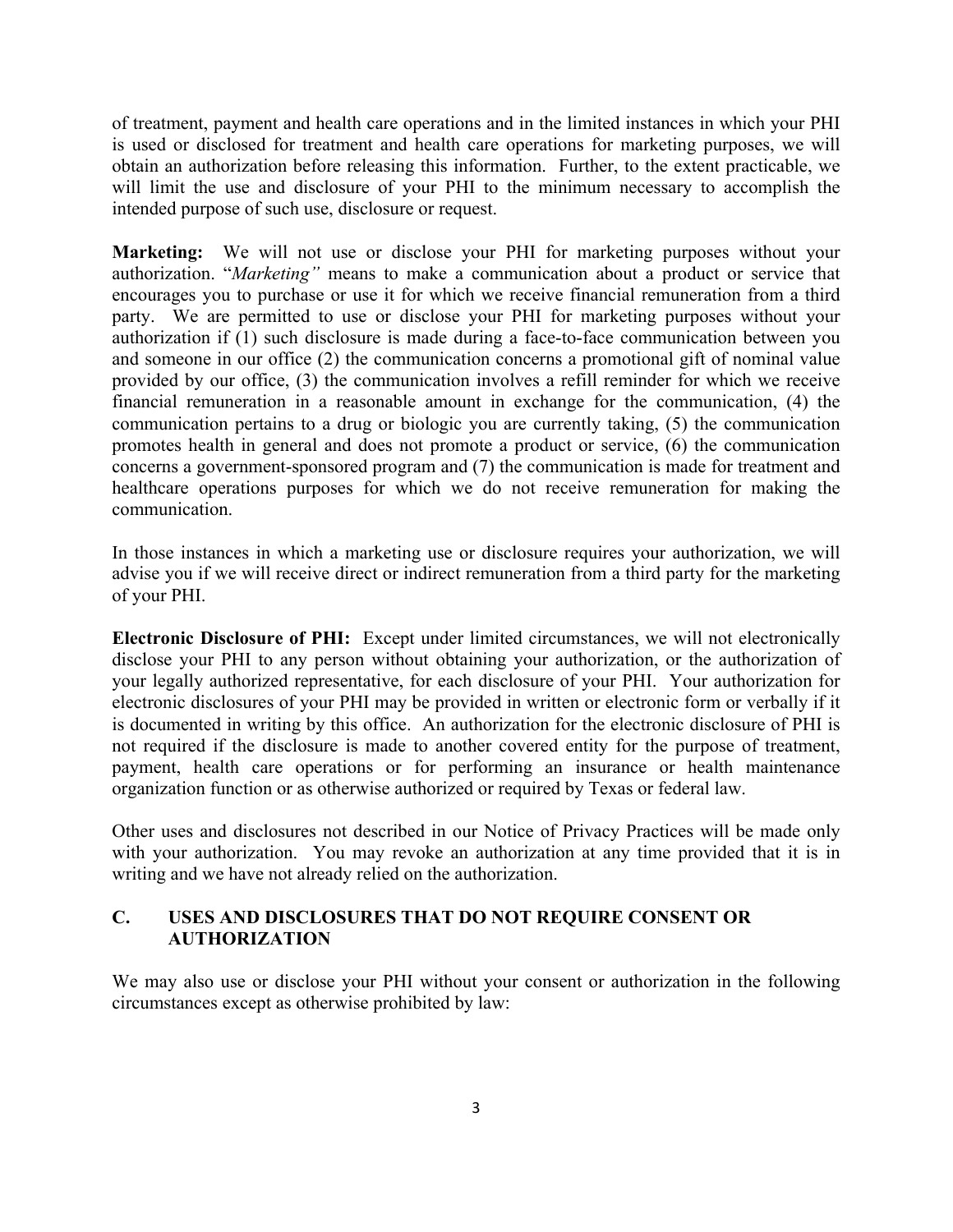**Child Abuse or Neglect:** If we have cause to believe that a child has been or may be abused, neglected or sexually abused, we must make a report of such to the appropriate authorities in accordance with Texas and federal law.

**Adult and Domestic Abuse:** If we have cause to believe that an adult, elderly or disabled person is in a state of abuse, neglect, or exploitation, we must report such to the appropriate authorities in accordance with Texas and federal law.

**Public Health and Health Oversight Activities:** We may disclose your PHI for public health activities. Public health activities are mandated by federal, state or local government and involve the collection of information about disease, vital statistics (like births and deaths), or injury by a public health authority. For example, we may disclose PHI to prevent or control disease, injury or disability or to notify a person who may have been exposed to a disease or may be at risk for contracting or spreading a disease or condition. We may also disclose PHI to report reactions to medications, problems with products or to notify people of recalls of products they may be using. We will make all such disclosures in accordance with the requirements of Texas and federal laws and regulations.

We may disclose PHI to a health oversight agency for those activities authorized by law. Health oversight agencies include public and private agencies authorized by law to oversee the health care system, government programs and compliance with other laws such as civil rights laws. Examples of these activities are audits, civil, administrative or criminal investigations, licensure applications and inspections.

**Parents:** If you are a parent or guardian of a minor who cannot legally consent to treatment as an adult and are acting as the minor's personal representative, we may disclose PHI to you under certain circumstances. An exception to this is if your child is legally authorized to consent to treatment (without separate consent from you), consents to such treatment and does not request that you be treated as his or her personal representative.

**Personal Representative:** If you are acting as the personal representative of an adult patient and have authority to act on behalf of such patient under applicable law in making decisions related to the adult patient's healthcare, we may disclose PHI to you under certain circumstances.

**Judicial or Administrative Proceedings:** We may disclose your PHI in the course of judicial or administrative proceedings in response to an order of the court (or the administrative tribunal) or other appropriate legal process. Certain requirements must be met before the information is disclosed. If you are involved in a court proceeding and a request is made for information about your diagnosis and treatment and the records thereof, such information is privileged under state law, and we will not release information without (1) written authorization from you or your personal or legally appointed representative or (2) a court order. The privilege does not apply when you are being evaluated for a third party or where the evaluation is court ordered; in a judicial proceeding affecting the parent-child relationship; a judicial proceeding relating to a will if the patient's physical or mental condition is relevant to the execution of the will; or in any criminal proceeding provided by law.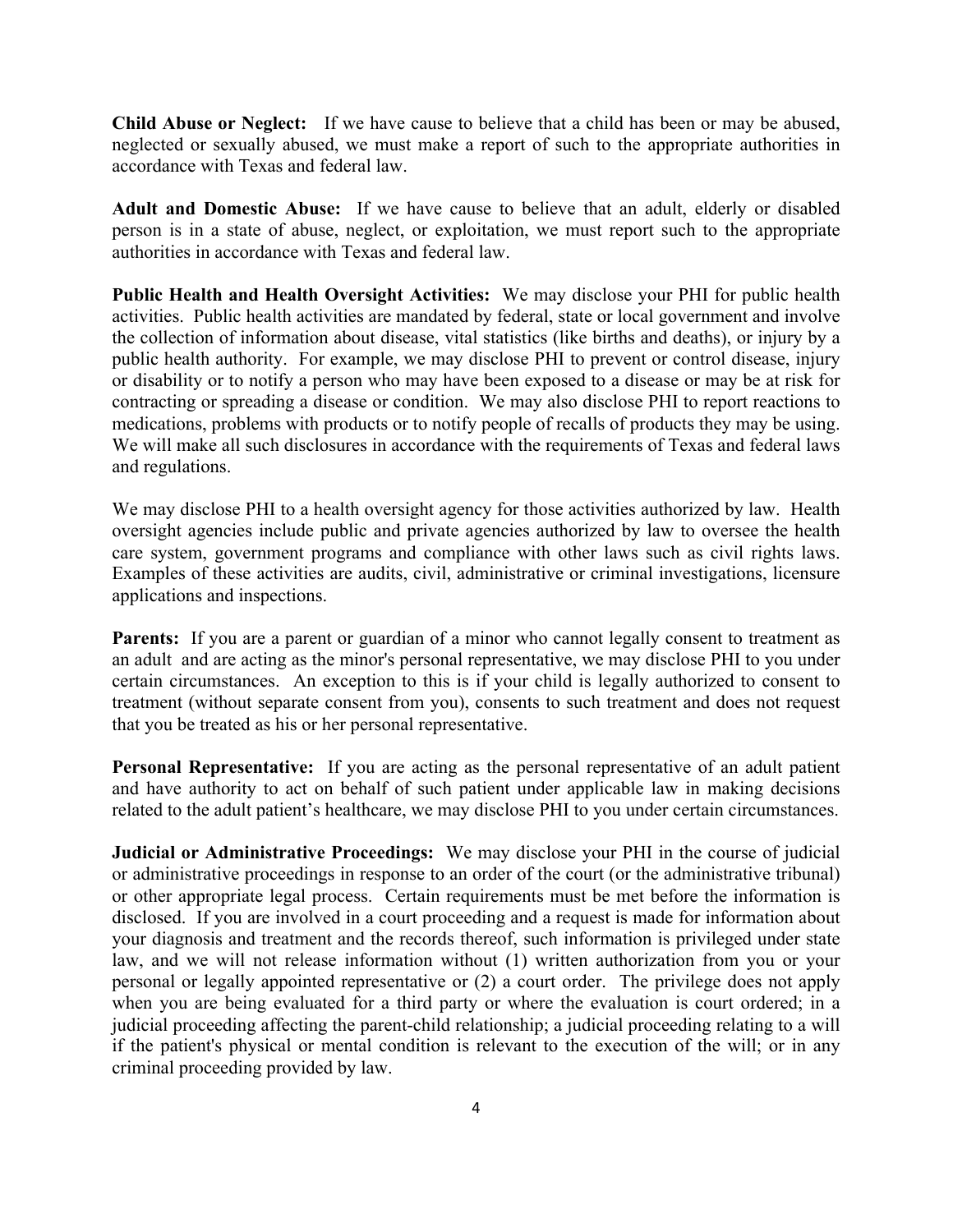**Law Enforcement Purposes:** We may disclose your PHI for a law enforcement purpose to a law enforcement official under limited circumstances provided:

The information is released pursuant to legal process, such as a warrant or subpoena;

 The information is released to identify or locate a suspect, fugitive, material witness or missing person.

 The information is about a victim of crime and we are unable to obtain the person's agreement because the person is incapacitated;

 The information pertains to a person who has died under circumstances that may be related to criminal conduct; or

The information is released because of a crime that has occurred on these premises.

**Coroners, Medical Examiners and Funeral Directors:** We may release your PHI to a coroner or medical examiner to identify a deceased person or determine the cause of death. Further, we may release your PHI to a funeral director when such a disclosure is necessary for the director to carry out his duties.

**Research:** We may use and disclose your PHI for research purposes under certain circumstances. All research projects must undergo a special approval process. Prior to the use or disclosure of your PHI for research purposes, the research project must be approved through the research process. When a research project and its privacy protections have been approved by an institutional review board or privacy board, we may release your PHI to researchers for research purposes.

**Organ and Tissue Donation:** We may also release your PHI to organizations that handle the procurement of organ, eye or tissue transplantations if you have formally indicated your desire to be an organ donor.

**Serious Threat to Health or Safety:** If we believe that the use or disclosure of your PHI is necessary to prevent or lessen a serious and imminent threat to your health or safety or the health or safety of others, we may disclose relevant PHI to a person or persons reasonably able to prevent or lessen the threat, including family members, medical or law enforcement personnel and the target of the threat.

**Military, National Security, Intelligence Activities and Protection of the President:** We may disclose your PHI for specialized government functions as authorized by law; determination of veteran's benefits; requests as necessary by appropriate military commanding officers (if you are in the military); authorized national security and intelligence activities, as well as authorized activities for the provision of protective services for the President of the United States and other authorized government officials or foreign heads of state.

**Correctional Institutions:** If you are an inmate or under the custody of a law enforcement official, we may release your PHI to the correctional institution or law enforcement official. This release is permitted to allow the institution to provide you with medical care, to protect your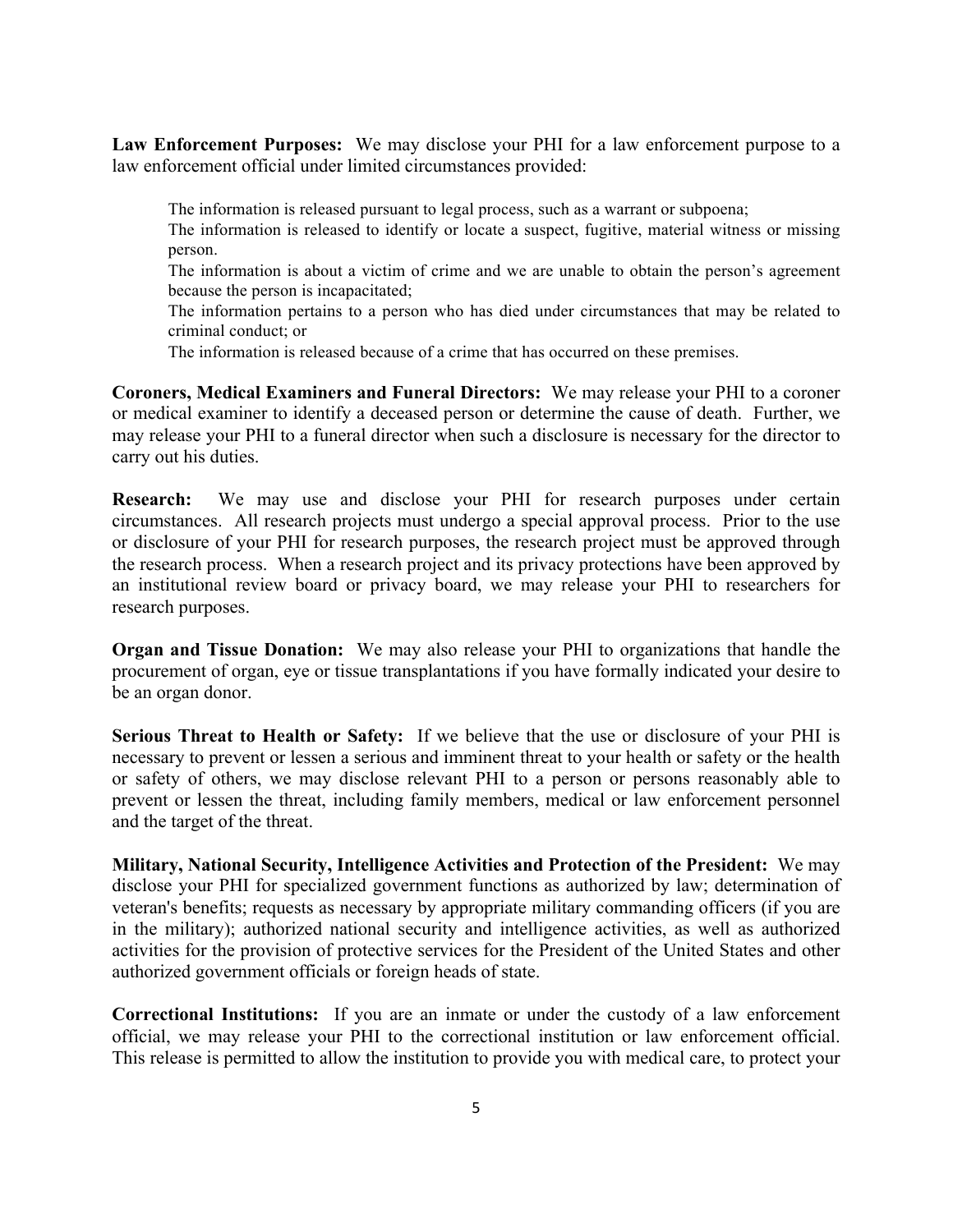health and safety or the health and safety of others, or for the safety and security of the **institution** 

**Worker's Compensation:** If you file a worker's compensation claim, we may disclose your PHI as required by workers' compensation law.

**PHI of Decedents:** Under certain circumstances, we may disclose a decedent's PHI, without obtaining an authorization, to the decedent's family members and others who were involved in the decedent's care or payment for care of the decedent prior to death unless doing so is inconsistent with any prior expressed preference of the decedent that is known to us. Texas law requires us to obtain an authorization prior to the disclosure of PHI in an electronic format in this instance.

**Required by Law:** We may disclose PHI about you as required by Texas, federal or other applicable law.

### **D. PATIENT'S RIGHTS UNDER FEDERAL AND TEXAS LAW**

The U.S. Department of Health and Human Services has created regulations intended to protect patient privacy as required by the Health Insurance Portability and Accountability Act (HIPAA) and the Health Information Technology for Economic and Clinical Health Act (hereafter referred to as "HITECH"). Texas has also enacted laws to protect patient privacy. These laws and regulations create several privileges that patients may exercise. We will not retaliate against patients who exercise their privacy rights under HIPAA, HITECH or Texas law.

**Right to Request Restrictions on Disclosure of PHI to a Health Plan:**Under HITECH, and unless otherwise required by law, you have the right to request restrictions on disclosures of PHI to a health plan that are made for payment purposes or health care operations if the PHI to be disclosed pertains solely to a health care item or service for which ALAMO ENT ASSOCIATES has been paid out of pocket in full by you or someone on your behalf.

**Right to Request Other Restrictions:** You have the right to request other restrictions on certain uses and disclosures of PHI about you. However, we are NOT required to agree to such other restrictions you request.

You may request that we limit disclosure to family members, other relatives or close personal friends who may or may not be involved in your care or payment related to your healthcare.

To request a restriction, submit the following in writing: (a) the information to be restricted, (b) what kind of restriction you are requesting (i.e., on the use of information, disclosure of information or both) and (c) to whom the limits apply. Please send the request to the address and person listed at the end of this document.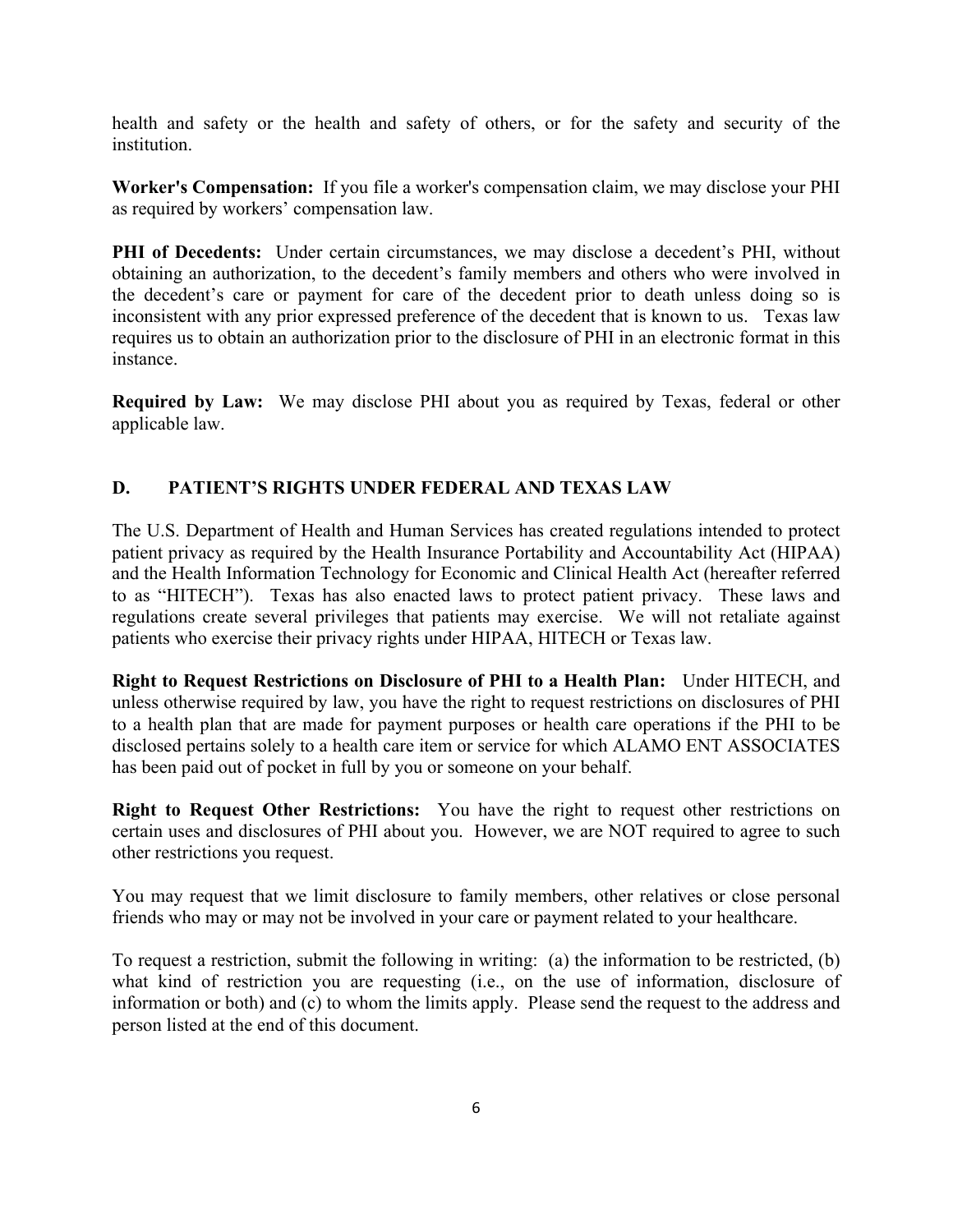**Right to Receive Confidential Communications by Alternative Means and at Alternative Locations:**You have the right to request and receive confidential communications from ALAMO ENT ASSOCIATES about your PHI in a certain way or at a certain location. For example, you can ask that we contact you at work instead of your home. This request must be made in writing to our Privacy Officer whose contact information is listed below. We are required to accommodate only reasonable requests. Please specify in your correspondence exactly how you want us to communicate with you and, if you are directing us to send it to a particular place, the contact and address information.

**Right to Inspect and Copy:** Except as otherwise prohibited by law, you have the right to inspect and/or obtain a copy or a summary of your PHI that is within a designated record set, which are records used to make decisions about your care, for as long as the PHI is maintained in the record. You have the right to receive your PHI, as set forth above, in electronic format, if readily available. Further, you may direct us to transmit a copy of your PHI, as described above, to an entity or person designated by you provided that you provide us with a clear, conspicuous and specific designation in writing which clearly identifies the designated entity or person and designates where the PHI is to be transmitted. Under Texas law, we will obtain your authorization prior to disclosing PHI in an electronic format.

Texas law requires that requests for copies be made in writing and we ask that requests for inspection of your health record also be made in writing. Please send your request to the person listed at the end of this document.

We can refuse to provide some of the information you ask to inspect or be copied, without providing you with an opportunity for a review of our decision, for the following reasons:

The information is psychotherapy notes.

 The information reveals the identity of a person who provided information under a promise of confidentiality.

 The information is subject to the Clinical Laboratory Improvements Amendments of 1988.

The information has been compiled in anticipation of litigation.

We may deny your access to PHI for other reasons. In these instances, you have a right to request a review of our decision to deny access to your PHI. If you request a review, we will arrange for a review of our decision by another licensed healthcare provider who was not involved in the prior decision to deny access. ALAMO ENT ASSOCIATES will comply with the outcome of the review.

We will provide you with copies or a summary of your PHI or a written denial of access within 15 days of your request. We are permitted to charge a reasonable fee established by the Texas Medical Board for the costs of copying, mailing or summarizing your records. Should you desire a summary instead of a copy of your PHI, you must agree to receiving the summary and to the cost charged for the summary in advance.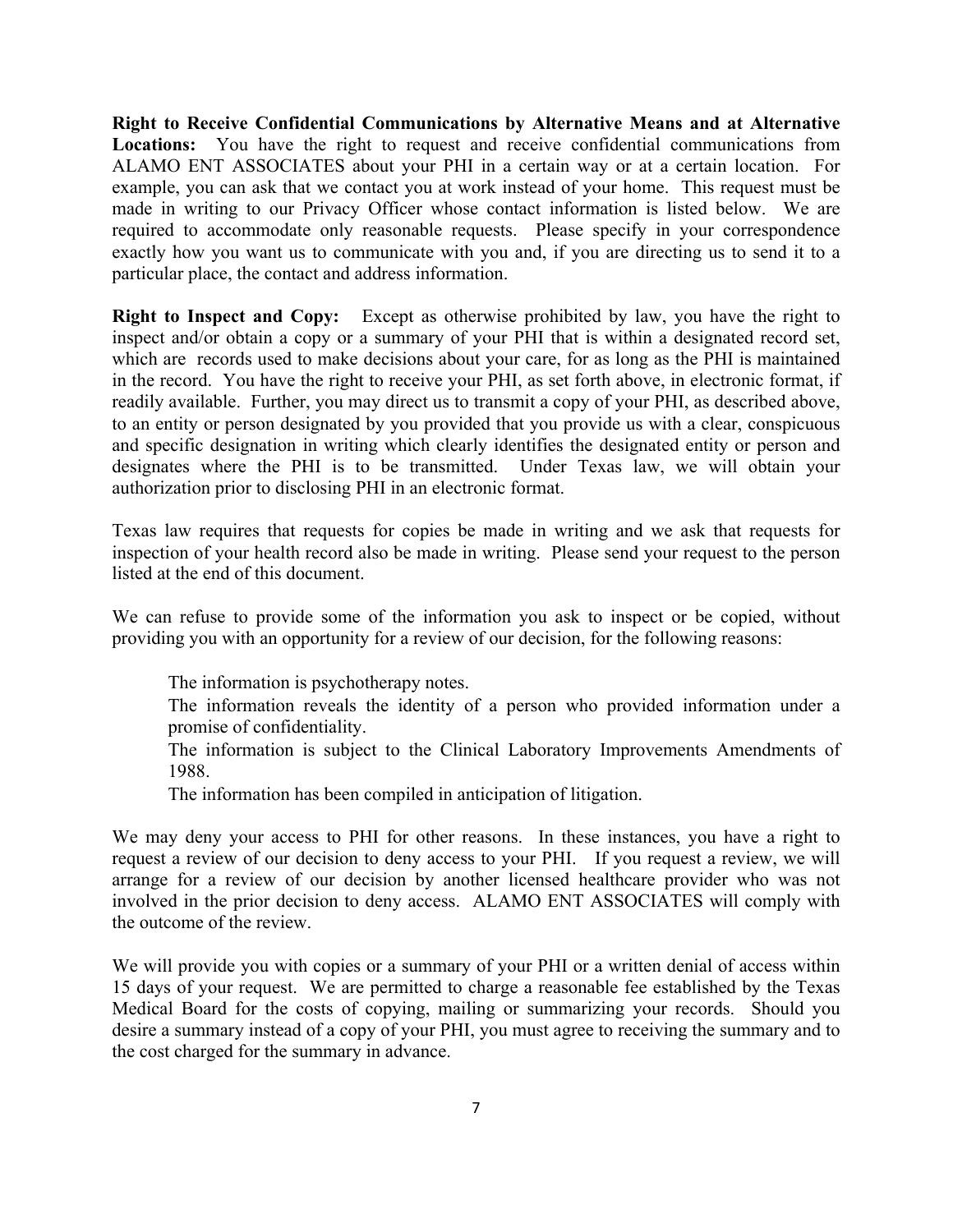**Right to Amend:**If you feel that your PHI maintained about you is incorrect or incomplete, you have the right to request an amendment of your PHI in the designated record set for as long as the PHI is maintained in the record. You must make your request in writing to the person listed at the end of this document. We will respond within 60 days of your request.

We may refuse to allow an amendment for the following reasons:

 The information was not created by this practice or the physicians in this practice. The information is not part of the designated record set. The information is not available for your inspection because of an appropriate denial. The information is accurate and complete.

Even if we refuse to allow an amendment, you are permitted to include a patient statement about the information at issue in your medical record. If we refuse to allow an amendment, we will inform you in writing.

If we approve the amendment, we will inform you in writing, allow the amendment to be made and inform others that we know have the incorrect information.

**Right to an Accounting:** Under HIPAA, you generally have the right to receive an accounting of disclosures of your PHI made by this office in the six (6) years prior to the date on which the accounting is requested except for disclosures that are made for treatment, payment, health care operations, made via an authorization signed by you or your representative and other limited purposes.

Please submit any request for an accounting to the person at the end of this document. We will respond within 60 days of your request.

The first accounting of disclosures that you request within a 12-month period will be free. For additional requests received within that period, we are permitted to charge for the cost of providing the list. If there is a charge, we will notify you and you may choose to withdraw or modify your request *before* any costs are incurred.

**Right to a Paper Copy:**You have the right to obtain a paper copy of this Notice of Privacy Practices from us upon request, **even if you have agreed to receive the notice electronically.**

**Right to Breach Notification:** You have the right to be notified and to receive notification following a breach of your unsecured PHI. *"Unsecured PHI"* means PHI that is not secured by technology that renders the information unusable, unreadable or indecipherable as required by law.

### **E. OUR RESPONSIBILITIES TO YOU**